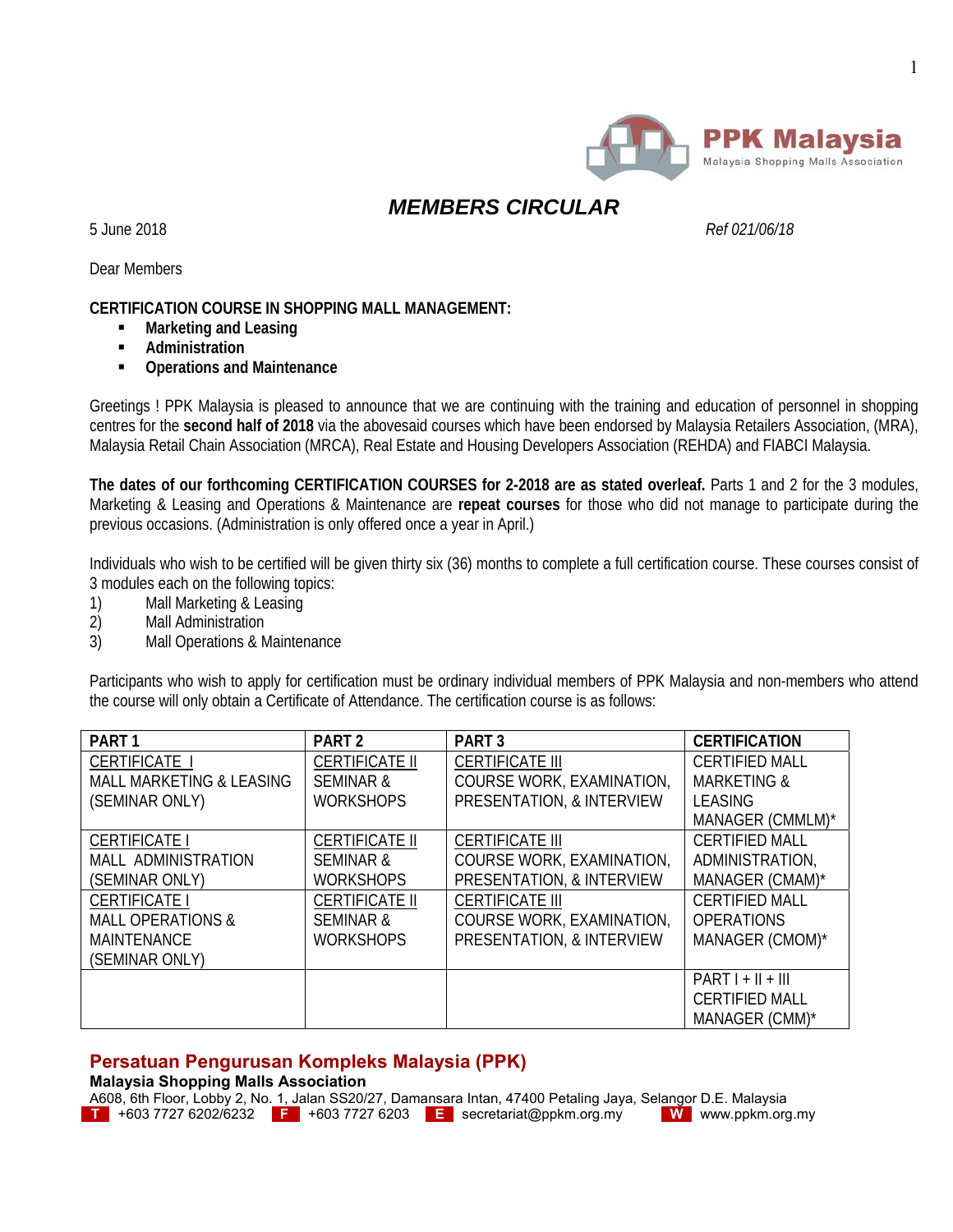*\* Apart from the seminar, course work and examination, participants will also be required to present a paper and attend an interview with the Board of Examiners. Upon completion of the relevant courses, participants can then apply to be a Certified Manager or Mall Manager.* 

Part 3 (Final Part) of the abovesaid modules will be conducted at the same time for participants who have already completed Parts 1 & 2. (*A separate schedule/invitation will be forwarded to qualified participants in due course.)* 

We are confident that the above courses will be the first step in the right direction to address the need for the certification of individuals in the industry and ultimately, result in the accreditation from the relevant bodies and that this common objective of ours will boost the level of professionalism and performance of the industry.

The confirmed schedules for our seminars will be as follows: -

| Module                                | <b>Dates</b>                                                   | Venue                                                  |
|---------------------------------------|----------------------------------------------------------------|--------------------------------------------------------|
| Marketing and Leasing (Part 1 & 2)    | Monday, 6 August 2018 to<br>Wednesday, 8 August 2018 (3 days)  | Ritz Carlton Kuala Lumpur,<br>Jalan Imbi, Kuala Lumpur |
| Operations & Maintenance (Part 1 & 2) | Thursday, 9 August 2018 to<br>Saturday, 11 April 2018 (3 days) | Ritz Carlton Kuala Lumpur,<br>Jalan Imbi, Kuala Lumpur |

Kindly note that we shall be applying for CPD (Continuous Professional Development) for the forthcoming courses from Lembaga Penilai, Pentaksir, Ejen Hartatanah, dan Pengurus Harta Malaysia (Board of Valuers, Appraisers, Estate Agents & Property Managers Malaysia).

Enclosed are the programmes for the Course for your perusal and interested participants may submit their registrations which should reach us together **on or before Friday, 20 July 2018\*. Kindly note that any registrations received after this date will incur late surcharges of RM200 per registration per module.** 

For further details and information, you may call our Secretariat at Tel: 03-7727 6202/email to secretariat@ppkm.org.my.

Thank you for your kind attention and we look forward to your continuous support.

Yours faithfully **PERSATUAN PENGURUSAN KOMPLEKS MALAYSIA (PPK)** 

**TAN SRI DATO TEO CHIANG KOK**  President